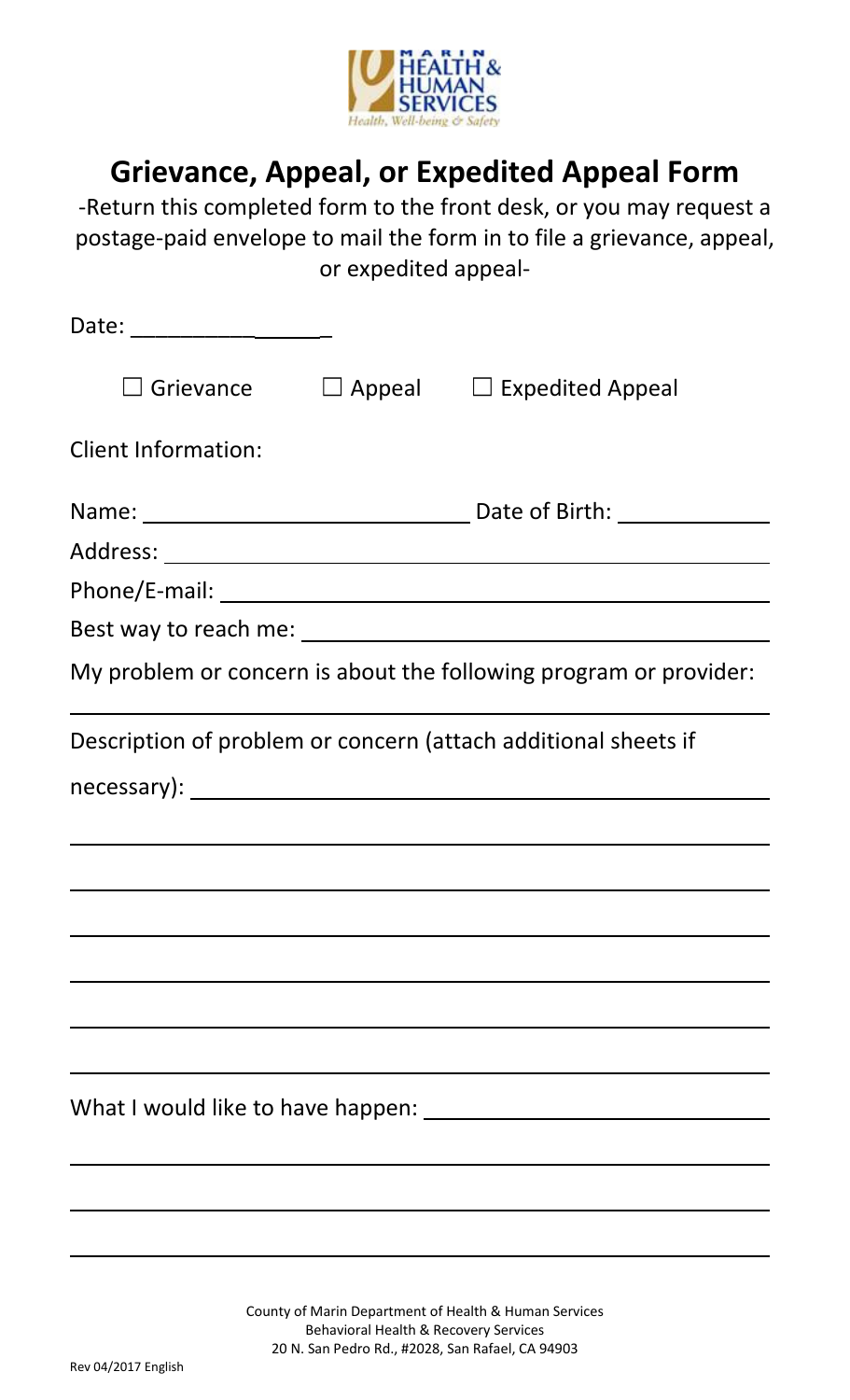| I authorize the following person to act on my behalf:                                                                                                       |  |  |
|-------------------------------------------------------------------------------------------------------------------------------------------------------------|--|--|
| I understand that treatment, payment, enrollment and eligibility for<br>benefits will not be based on my signing or refusing to sign this<br>authorization. |  |  |
| Signature of client or legal Authorized Representative:                                                                                                     |  |  |
| Date: <u>_____</u>                                                                                                                                          |  |  |
| Signature, if not signed by the client or Authorized Representative:                                                                                        |  |  |
|                                                                                                                                                             |  |  |
|                                                                                                                                                             |  |  |
| FOR OFFICE USE ONLY                                                                                                                                         |  |  |
| Date received _________________ □ Grievance □ Appeal □ Expedited Appeal Oral report received by _____________                                               |  |  |
|                                                                                                                                                             |  |  |
|                                                                                                                                                             |  |  |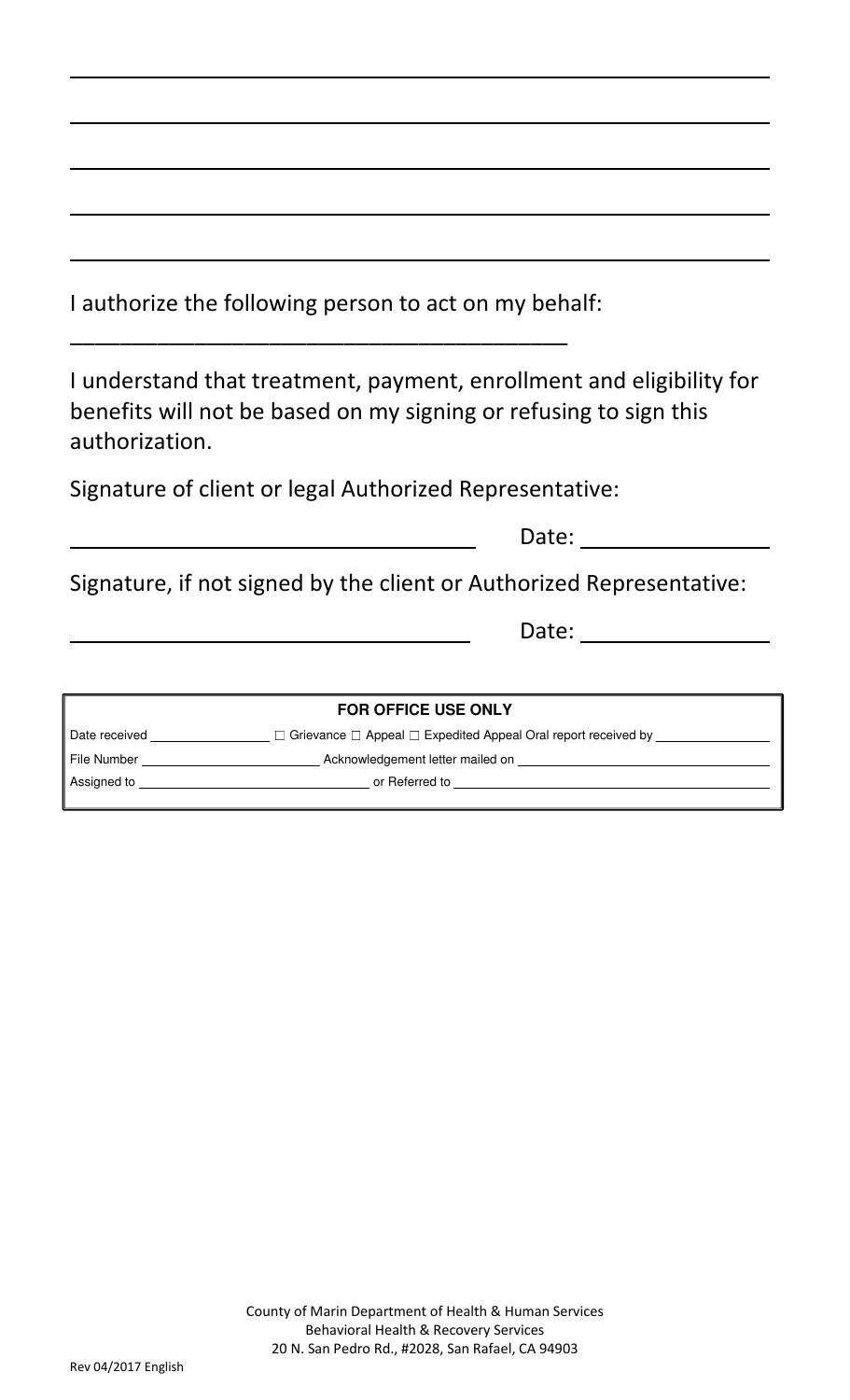**Marin County: Behavioral Health & Recovery Services (BHRS)** 

Marin County is committed to finding solutions to the issues you may face when receiving services from BHRS. As a client of BHRS, you are encouraged (but not required) to discuss issues about your services with your provider. If you remain unhappy with the services you receive, you have the right to file a grievance.

You will not be discriminated against or

treated unfairly for filing a grievance, appeal, or expedited appeal. Members will continue to **Grievance FILING AN APPEAL**receive services during the grievance process.

### **FILING A GRIEVANCE**

Grievances and appeals can be filed verbally or in writing to the BHRS Quality Management Unit. You can also offer additional information at any time during the grievance process. You may use the form in this brochure to file your grievance.

The BHRS Quality Management Unit will send you a letter letting you know that your grievance, appeal, or expedited appeal was received.

For questions or help in filing a grievance or appeal, please call:

## **Access Line at: 1 (888) 818-1115 or (415) 473-3068**

Information and forms can be found at: https://www.marinhhs.org/behavioral-healthrecovery-services

We will review your grievance and provide a written response to you or your authorized

representative within **90 calendar** days of receipt.

Clients with Medi-Cal have the right to file an appeal if services are denied, modified, terminated, unreasonably delayed, or if BHRS does not act within Statemandated timelines for the resolution of grievances and appeals.

Appeals can be filed verbally or in writing. A verbal appeal must be followed by a written request from you or your authorized representative.